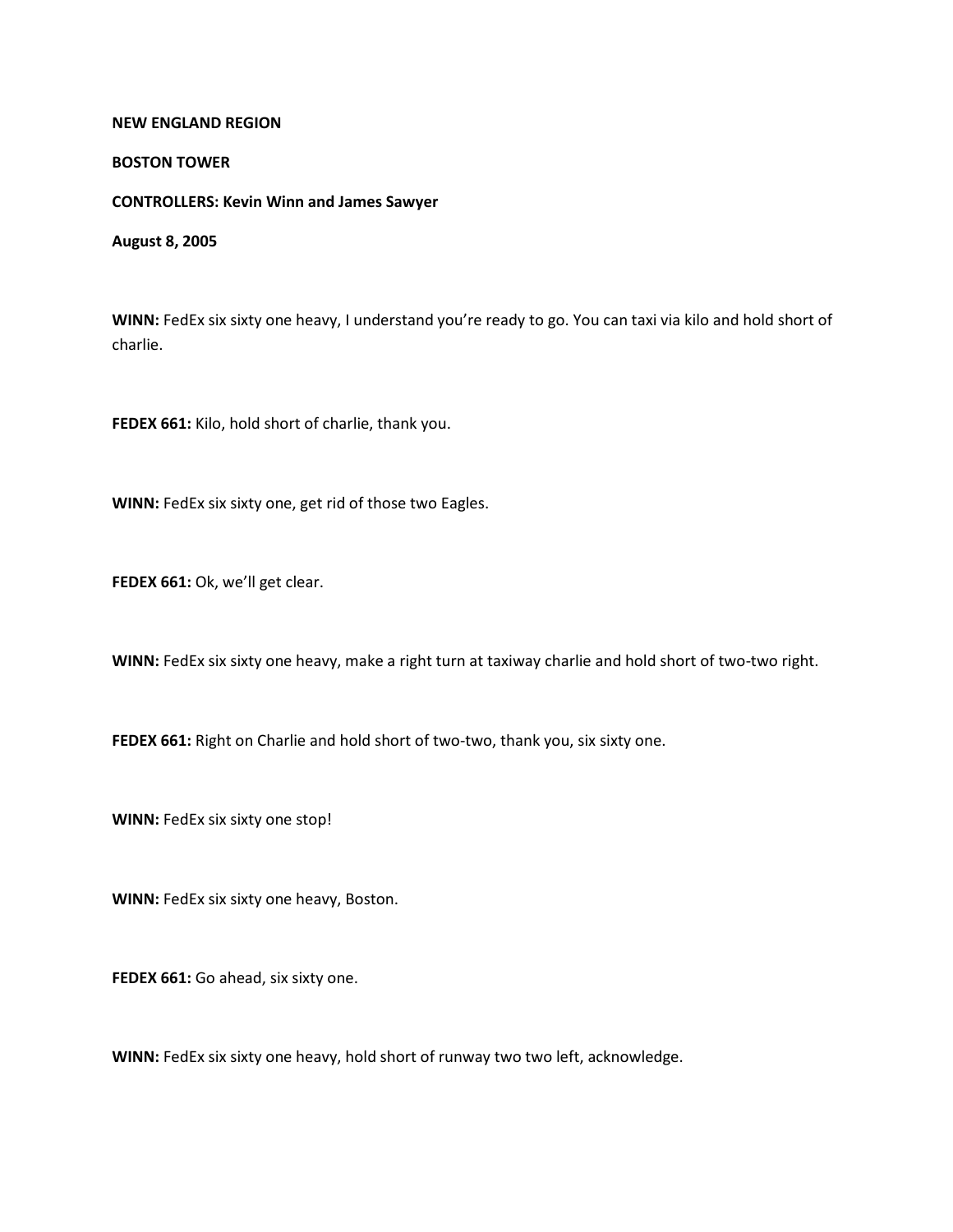**FEDEX 661:** Hold short of two two left, acknowledge.

**WINN:** FedEx six sixty one, ah, you just crossed runway two two right on your own, you know that.

**FEDEX 661:** Ah, yes sir, we realized that about halfway across.

**WINN:** FedEx six sixty one heavy, I want you to stop right there.

FEDEX 661: Ok, this is six sixty one.

**WINN:** FedEx six sixty one heavy, I want you to switch to and monitor tower now on one three two, point two two.

**FEDEX 661:** One three two, point two two.

**SAWYER:** JetBlue four forty one, Boston Tower, when you have access runway two two right position hold, traffic will cross downfield prior to your departure.

**JETBLUE 441:** Position hold, two two right, JetBlue four forty one.

**SAWYER:** Commuter eighty seven oh four, Boston.

**COMMUTER 8704**: Go ahead, sir, commuter eighty seven oh four.

**SAWYER:** Eighty seven oh four, traffic's still holding in position, make the right turn on runway four left and taxi down to foxtrot, please, I got a FedEx heavy jet coming out that taxiway to gulf coming around.